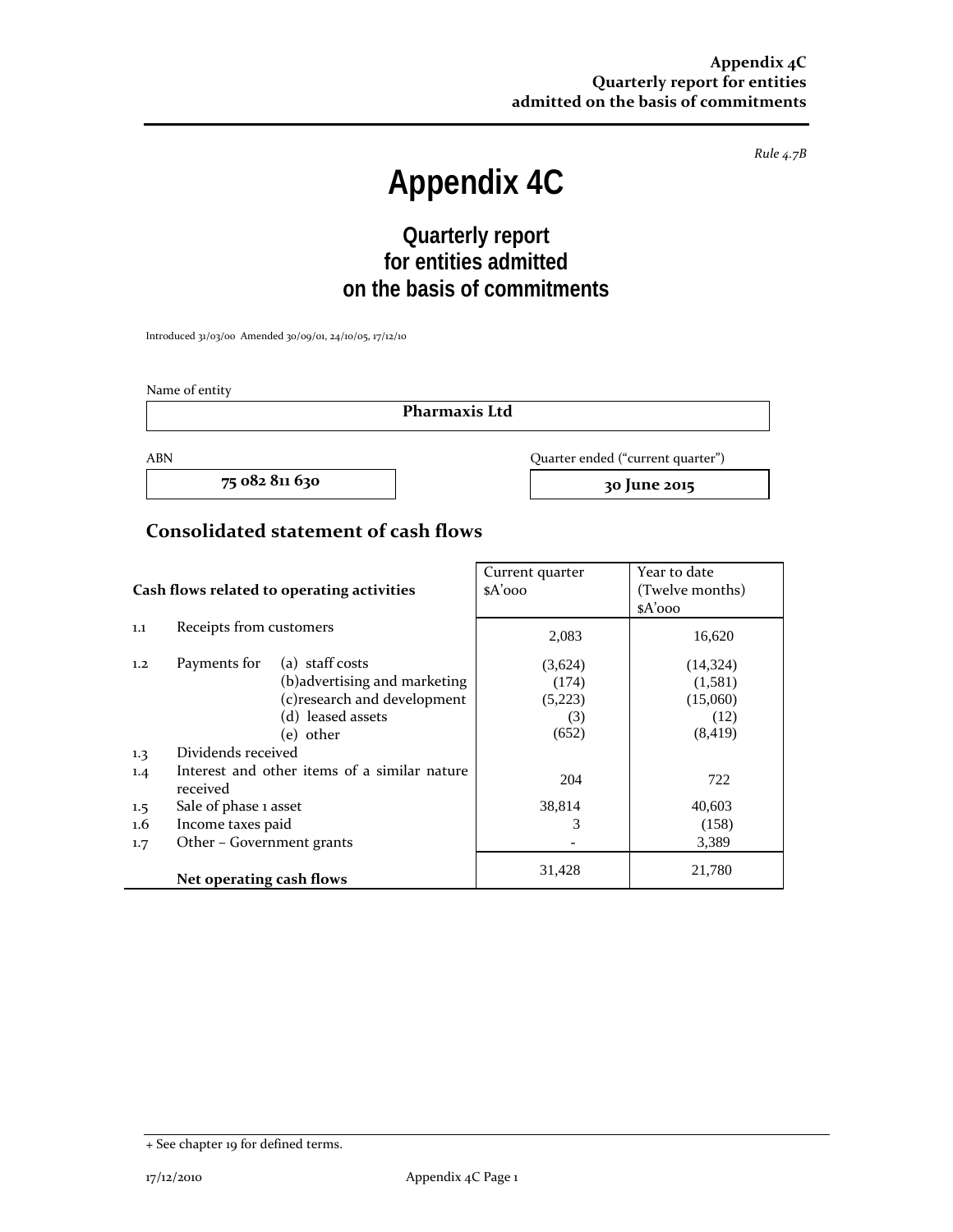|              |                                                                           | Current quarter<br>\$A'ooo | Year to date<br>(Twelve months)<br>\$A'ooo |
|--------------|---------------------------------------------------------------------------|----------------------------|--------------------------------------------|
| 1.8          | Net operating cash flows (carried forward)                                | 31,428                     | 21,780                                     |
| 1.9          | Cash flows related to investing activities<br>Payment for acquisition of: |                            |                                            |
|              | (a) businesses (item $5$ )                                                |                            |                                            |
|              | (b) equity investments<br>(c) intellectual property                       |                            | (22)                                       |
|              | (d) physical non-current assets                                           | (115)                      | (244)                                      |
|              | (e) other non-current assets                                              |                            |                                            |
| 1.10         | Proceeds from disposal of:                                                |                            |                                            |
|              | (a) businesses (item 5)                                                   |                            |                                            |
|              | (b) equity investments<br>(c) intellectual property                       |                            |                                            |
|              | (d) physical non-current assets                                           | 1                          | $\overline{2}$                             |
|              | (e) other non-current assets                                              |                            |                                            |
| 1.11         | Loans to other entities                                                   |                            |                                            |
| 1.12         | Loans repaid by other entities                                            |                            |                                            |
| 1.13         | Other                                                                     |                            |                                            |
|              | Net investing cash flows                                                  | (114)                      | (264)                                      |
| 1.14         | Total operating and investing cash flows                                  | 31,314                     | 21,516                                     |
|              | Cash flows related to financing activities                                |                            |                                            |
| 1.15         | Proceeds from issues of shares, options, etc.                             |                            |                                            |
| 1.16         | Proceeds from sale of forfeited shares                                    |                            |                                            |
| 1.17         | Repayment of financing agreement                                          | (61)                       | (389)                                      |
| 1.18<br>1.19 | Repayment of borrowings<br>Dividends paid                                 |                            |                                            |
| 1.20         | Other (finance lease payments)                                            | (239)                      | (1,402)                                    |
|              | Net financing cash flows                                                  | (300)                      | (1,791)                                    |
|              |                                                                           |                            |                                            |
|              | Net increase (decrease) in cash held                                      | 31,014                     | 19,725                                     |
| 1.21         | Cash at beginning of quarter/year to date                                 | 23,006                     | 34,182                                     |
| 1.22         | Exchange rate adjustments to item 1.20                                    | 118                        | 231                                        |
| 1.23         | Cash at end of quarter                                                    | 54,138                     | 54,138                                     |

Research and development payments included payments related to the Company's US Phase III pivotal clinical trial of Bronchitol for cystic fibrosis in adults aged 18 years and over. Under the terms of the US Bronchitol® exclusive distribution and supply agreement with Chiesi Farmaceutici SpA, Chiesi is responsible for funding up to US\$22 million of the cost of the clinical research organisation managing the clinical trial. Amounts received from Chiesi are recorded as receipts from customers. As at 30 June 2015, the Company had a receivable balance owing by Chiesi of \$2.7 million.

<sup>+</sup> See chapter 19 for defined terms.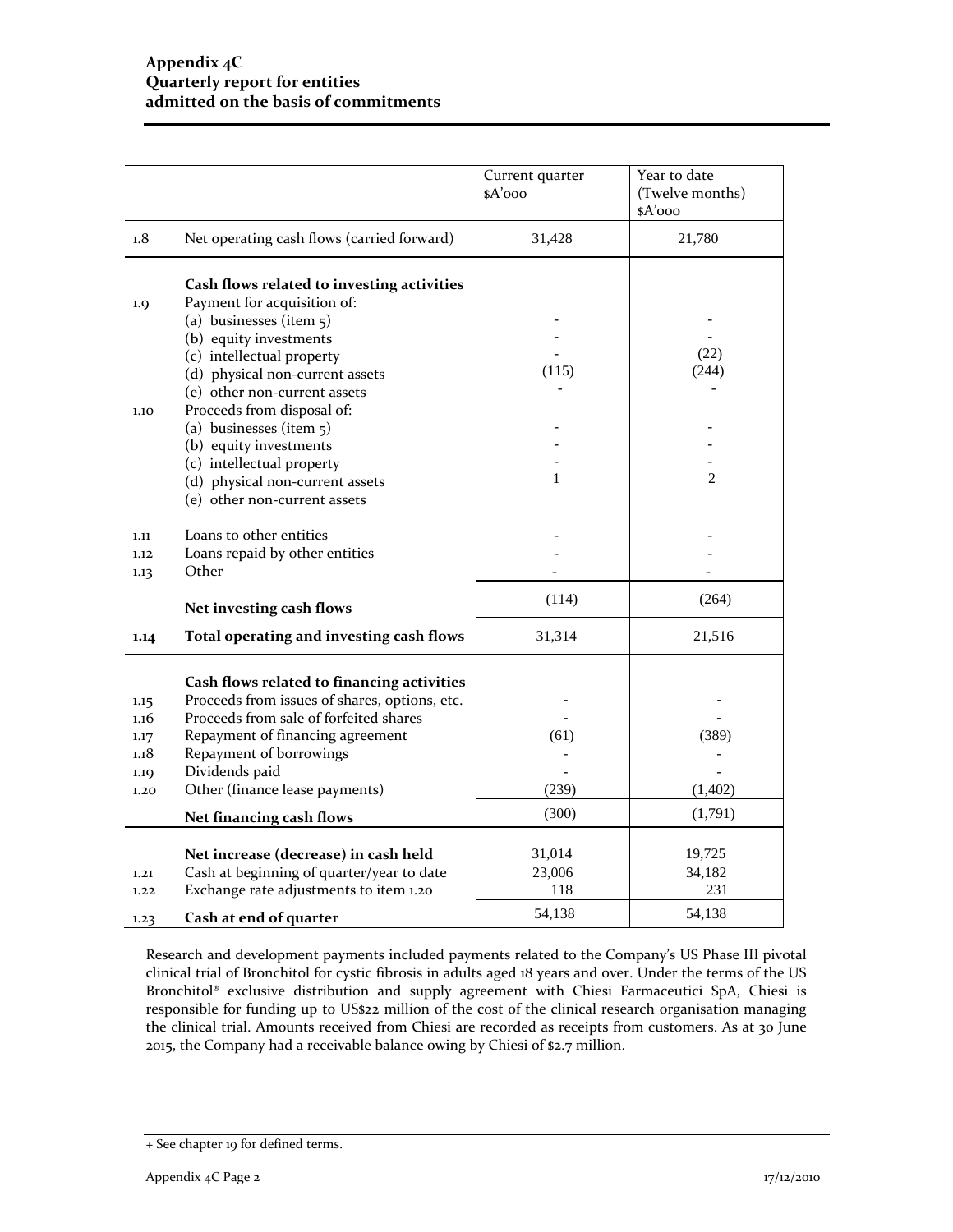**Payments to directors of the entity and associates of the directors**

# **Payments to related entities of the entity and associates of the related entities**

|      |                                                                  | Current quarter<br>$A'$ ooo |
|------|------------------------------------------------------------------|-----------------------------|
| 1,24 | Aggregate amount of payments to the parties included in item 1.2 | 60                          |
| 1.25 | Aggregate amount of loans to the parties included in item 1.11   |                             |
|      |                                                                  |                             |

1.26 Explanation necessary for an understanding of the transactions

Payments represent directors fees for quarter

## **Non‐cash financing and investing activities**

2.1 Details of financing and investing transactions which have had a material effect on consolidated assets and liabilities but did not involve cash flows

Nil

2.2 Details of outlays made by other entities to establish or increase their share in businesses in which the reporting entity has an interest

Nil

# **Financing facilities available**

*Add notes as necessary for an understanding of the position.*

|     |                             | Amount available<br>$A'$ 000 | Amount used<br>$A'$ 000 |
|-----|-----------------------------|------------------------------|-------------------------|
| 3.1 | Loan facilities             | Nil                          | Nil                     |
| 3.2 | Credit standby arrangements | Nil                          | Nil                     |

 $\mathcal{L}^{\text{max}}_{\text{max}}$ 

 $\mathcal{L}^{\text{max}}_{\text{max}}$ 

<sup>+</sup> See chapter 19 for defined terms.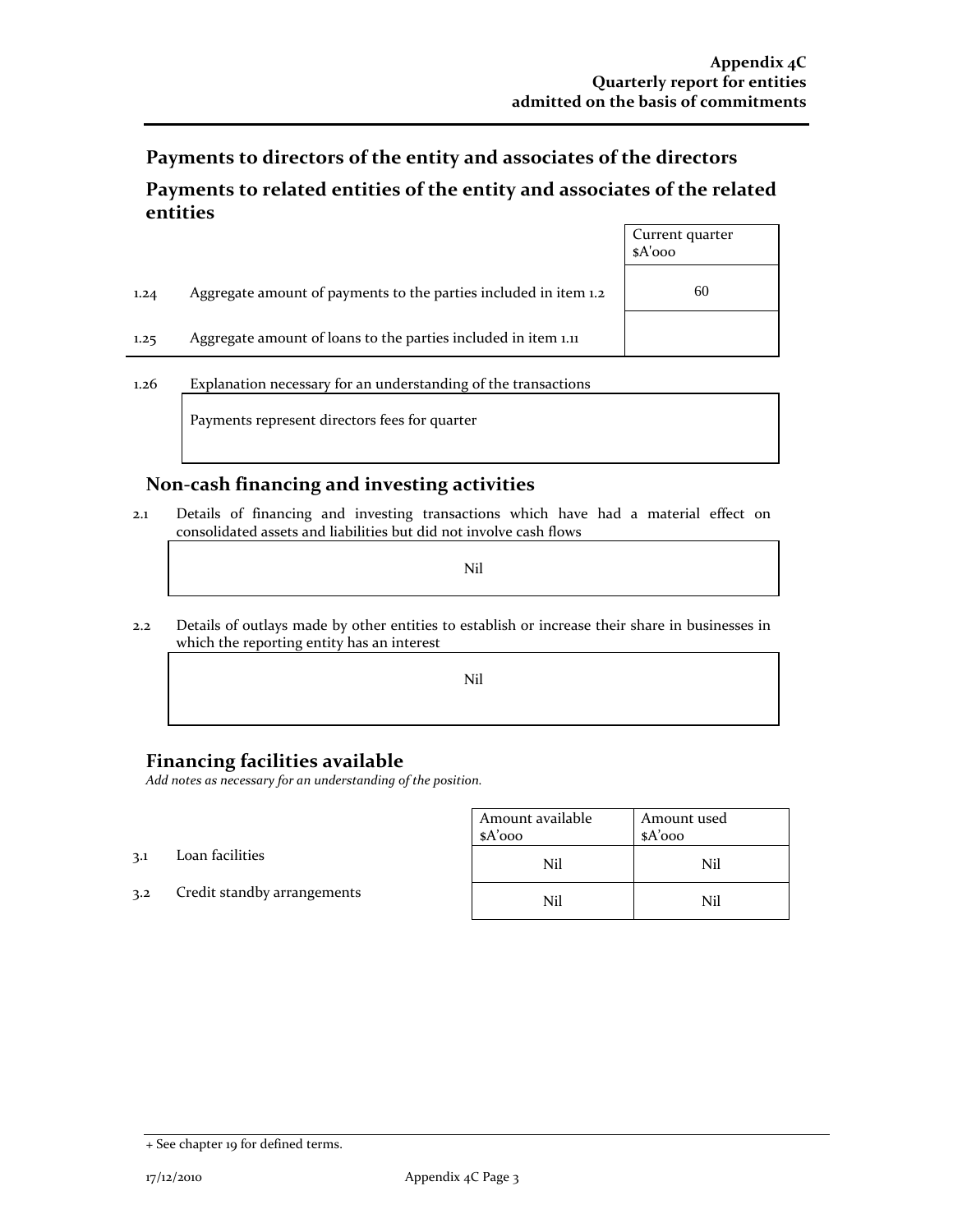# **Reconciliation of cash**

| Reconciliation of cash at the end of the quarter (as<br>shown in the consolidated statement of cash flows)<br>to the related items in the accounts is as follows. |                                              | Current quarter<br>$A'$ 000 | Previous quarter<br>$A'$ 000 |
|-------------------------------------------------------------------------------------------------------------------------------------------------------------------|----------------------------------------------|-----------------------------|------------------------------|
| 4.1                                                                                                                                                               | Cash on hand and at bank                     | 1,692                       | 1,181                        |
| 4.2                                                                                                                                                               | Deposits at call                             | 7.329                       | 7,768                        |
| 4.3                                                                                                                                                               | Bank overdraft                               | $\overline{\phantom{0}}$    |                              |
| 4.4                                                                                                                                                               | Other (provide details) - term deposits      | 45,117                      | 14,057                       |
|                                                                                                                                                                   | Total: cash at end of quarter (item $1.23$ ) | 54,138                      | 23,006                       |

# **Acquisitions and disposals of business entities**

|     |                                                              |                 | Acquisitions<br>(Item 1.9(a)) | Disposals<br>(Item 1.10(a)) |
|-----|--------------------------------------------------------------|-----------------|-------------------------------|-----------------------------|
| 5.1 | Name of entity                                               |                 | Nil                           | Nil                         |
| 5.2 | Place<br>incorporation                                       | of<br><b>Or</b> |                               |                             |
| 5.3 | registration<br>Consideration for<br>acquisition<br>disposal | or              |                               |                             |
| 5.4 | Total net assets                                             |                 |                               |                             |
| 5.5 | Nature of business                                           |                 |                               |                             |

## **Compliance statement**

- 1 This statement has been prepared under accounting policies which comply with accounting standards as defined in the Corporations Act (except to the extent that information is not required because of note 2) or other standards acceptable to ASX.
- 2 This statement does /does not\* *(delete one)* give a true and fair view of the matters disclosed.

Sign here:  $\qquad \qquad$  Date:  $3^{st}$  July 2015 (Chief Financial Officer/Company Secretary) Print name: David McGarvey

#### **Notes**

<sup>+</sup> See chapter 19 for defined terms.